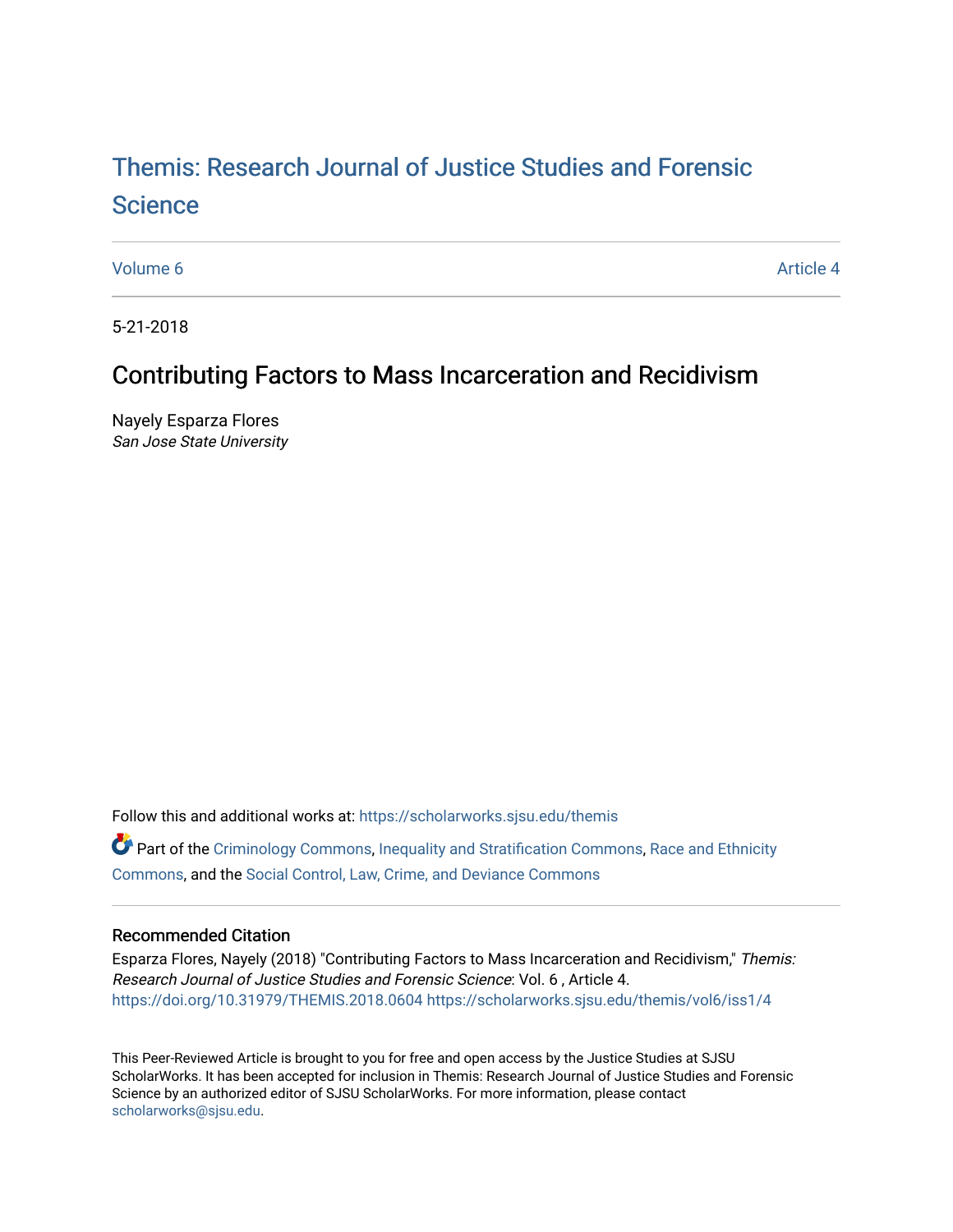## Contributing Factors to Mass Incarceration and Recidivism

## **Abstract**

The United States has been historically known for having the most incarcerated individuals in its country. Approximately 2.3 million adults can be found under some type of penal control. Since the 1960s, the number of incarcerated individuals can be attributed to decades of tough on crime policies, controversial police practices, and racism. Mass incarceration has raised significant social justice issues, especially since it has been heavily concentrated on poor, uneducated African American men. Moreover, recidivism rates in the United States are at an all time high with over 76.6% of offenders reoffending and returning to prison (National Institute of Justice, 2014). Many of these ex-offenders find themselves unemployed and uneducated, putting them higher at risk for recidivism. This paper will show how contributing factors like race and socioeconomic disparities contribute to mass incarceration and recidivism rates. Additionally, this paper will present an alternative program that aims to reduce overall recidivism rates across prisons and communities.

### Keywords

mass incarceration, race, recidivism, education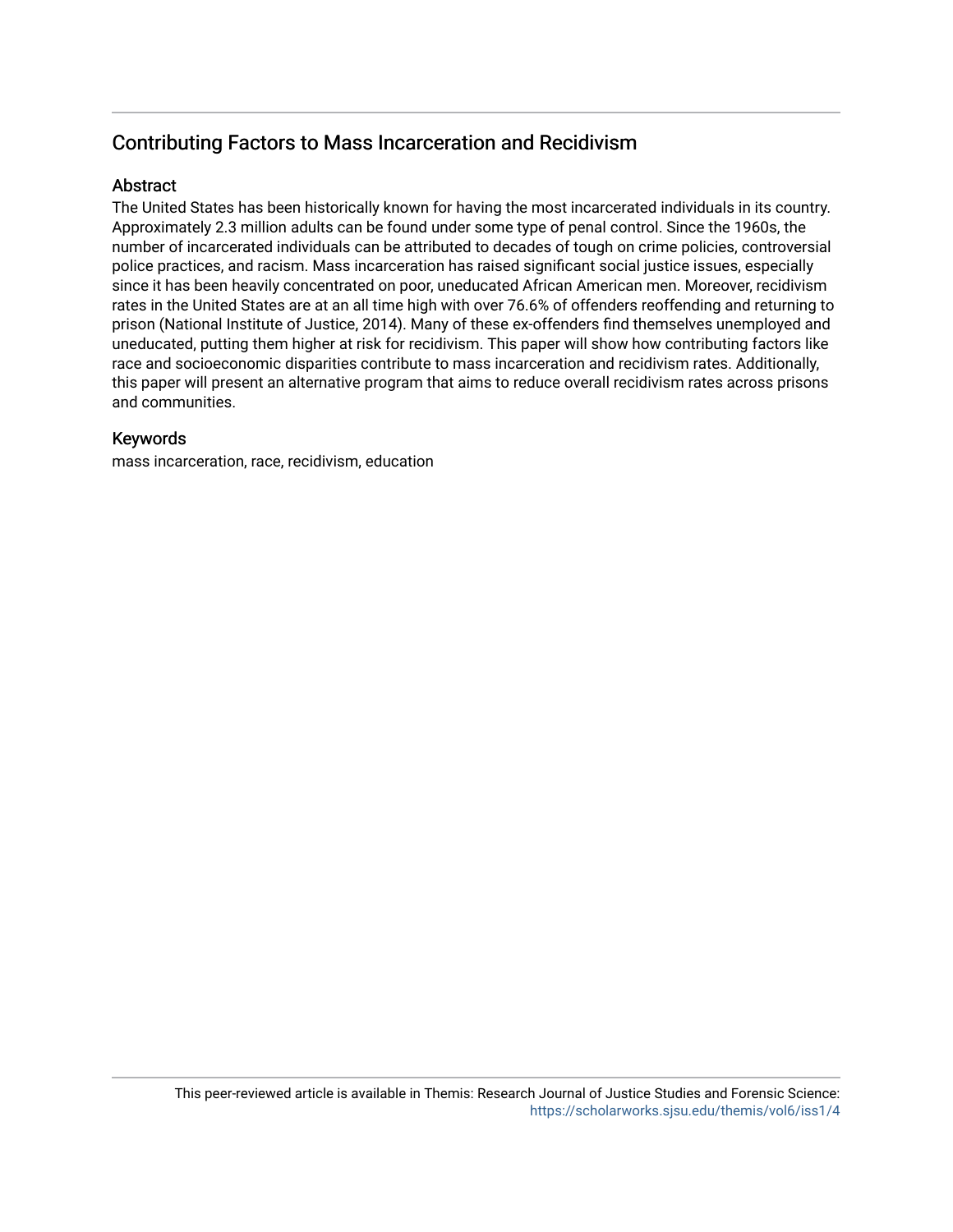Contributing Factors to Mass Incarceration and Recidivism

*Nayely Esparza Flores*

#### **Abstract**

The United States has been historically known for having the most incarcerated individuals in its country. Approximately 2.3 million adults can be found under some type of penal control. Since the 1960s, the number of incarcerated individuals can be attributed to decades of tough on crime policies, controversial police practices, and racism. Mass incarceration has raised significant social justice issues, especially since it has been heavily concentrated on poor, uneducated Black men. Moreover, recidivism rates in the United States are at an all-time high with over 76.6% of offenders reoffending and returning to prison (National Institute of Justice, 2014). Many of these ex-offenders find themselves unemployed and uneducated, putting them higher at risk for recidivism. This paper will show how contributing factors like race and socioeconomic disparities contribute to mass incarceration and recidivism rates. Additionally, this paper will present an alternative program that aims to reduce overall recidivism rates across prisons and communities.

#### THEMIS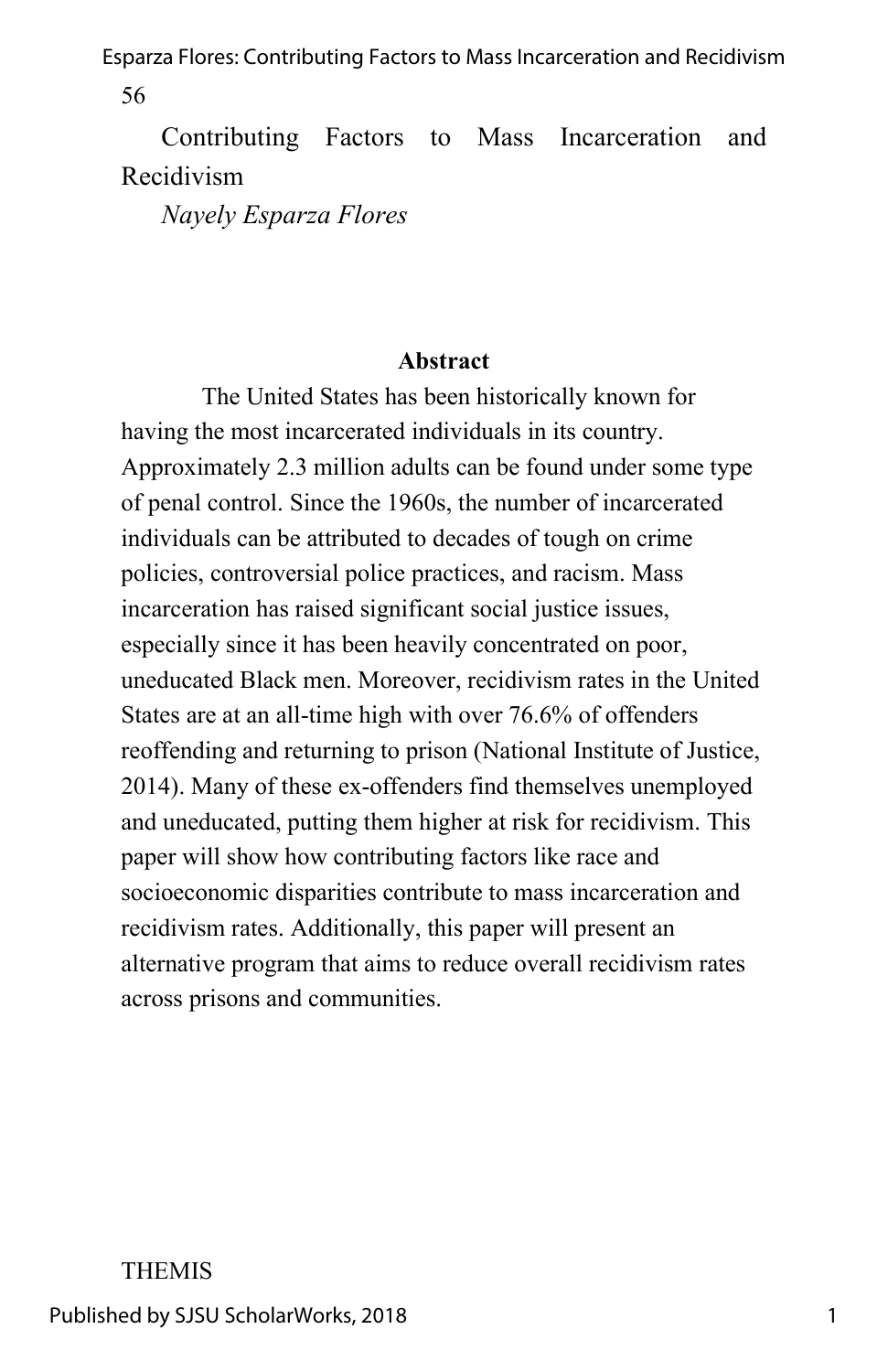57

#### **Introduction**

The United States holds a commanding place in the world for its military and economic power. Its openness and liberty attracts many people from all over the world, making it one of, if not the most, diverse country in the world. Despite these accomplishments, the U.S. also holds the highest population rate of incarcerated people in the world. Although the U.S. holds only 4% of the world's population, it makes up more than 22% of incarcerated individuals. According to the United States Bureau of Justice (BJS), approximately 2.3 million adults are incarcerated at the federal, state, or local level.

Not only that, the U.S. also has the highest recidivism rate in the world with over 76.6% of released prisoners being rearrested (National Institute of Justice, 2014). Historically, the U.S. has been extremely punitive with its penal policies, especially during the 1960s and 1980s. Mandatory minimum sentencing, police practices, and harsher laws have contributed to the rise of the term known as mass incarceration. Furthermore, this punitiveness has caused the criminal justice system to focus not on the rehabilitation of offenders, but instead focus on the containment and control of power over incarcerated individuals. The most pressing issue however, is that most of the individuals incarcerated are minorities, mostly Blacks, who usually come from low income, high crime areas. It is crucial to look into this issue because the U.S. prison populations are continuing to increase. Many individuals want to address this issue yet, need to know how they should approach it. Several studies have determined that severe race and socioeconomic factors contribute to incarceration rates. Several factors contribute to recidivism and incarceration—for example, poor education, unemployment,

VOLUME VI • 2018

https://scholarworks.sjsu.edu/themis/vol6/iss1/4 DOI: 10.31979/THEMIS.2018.0604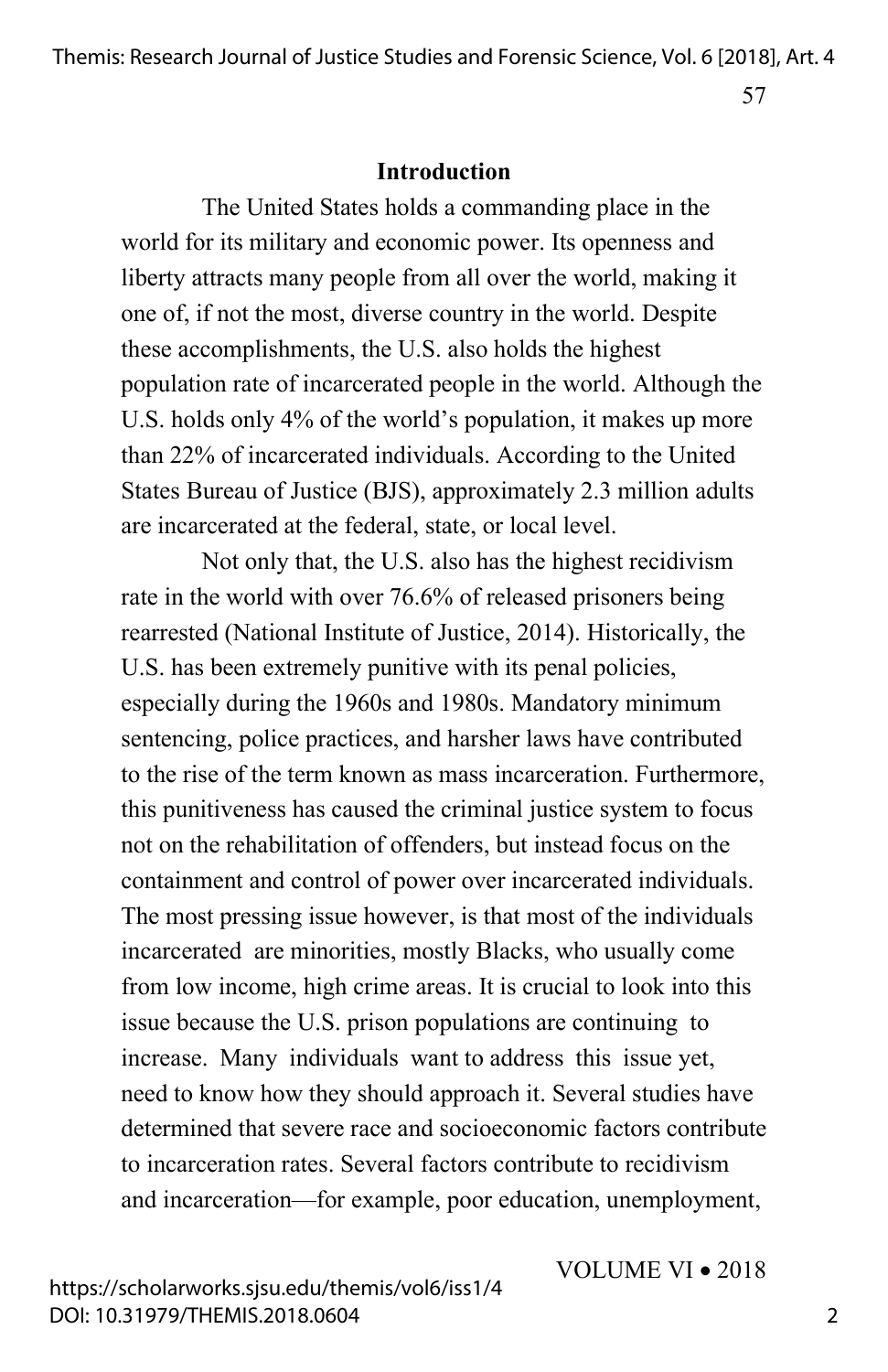58

racial disparities. By looking at these factors, one can see how to effectively address the social issue that is mass incarceration. The objective of this research paper is to examine the relationship between race and socioeconomic disparities of individuals and their likelihood of becoming incarcerated or recidivating.

## **Literature Review**

## **Race and Mass Incarceration**

Since the 1960s, the number of individuals in prison has significantly increased. During the era known as the War on Drugs, many people began to be incarcerated for various drug charges. The criminal justice system began to establish more punitive punishments and shifted towards being a punisher instead of a rehabilitator. Consequently, of those individuals incarcerated the disproportionate majority were Black or Hispanic men. After offenders serve their time and are released back into society, several studies show a significant relationship between certain races and their risk of recidivism and incarceration. In Jung's study, Black men had a recidivism rate of over 65% compared to their white counterparts who had a recidivism rate of 47.6% (2010). In addition, these men were most likely to recidivate at a faster rate compared to whites.

Furthermore, most of those individuals who returned into the prison population had a criminal history of non-felony or drug charges. It is important to note this for the reason that some offenders with drug charges are also addicts, so the possibility for them to return to the prison system is significantly higher than those who are not substance abusers. Interestingly, Hispanic men had rearrest rates and reconviction rates similar to their white counterparts; however, they had the same recidivism rates as Black men (Langan & Levin, 2002). White men who were

## THEMIS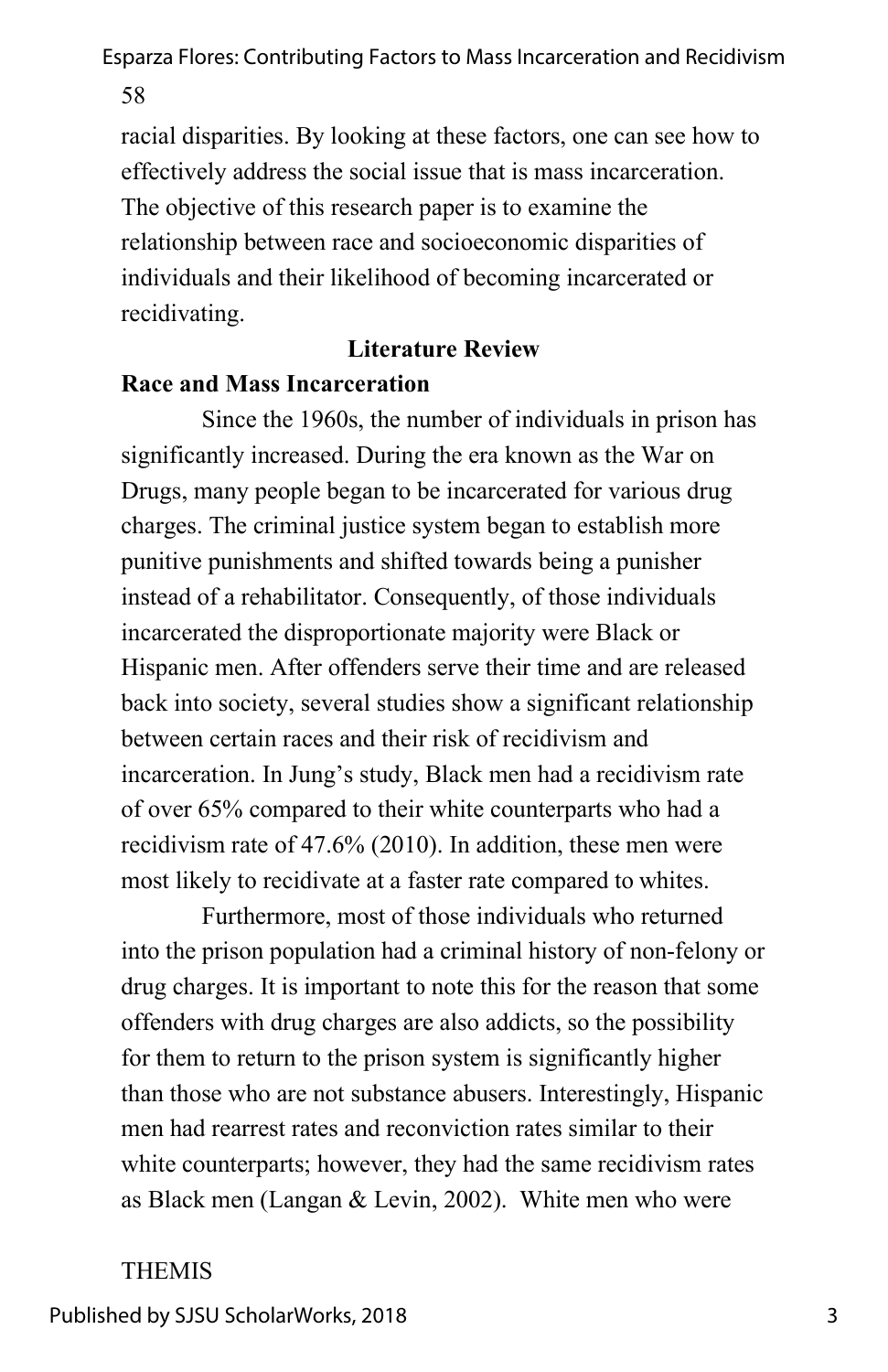59

released from jail were less likely to return back to jail or be rearrested (Wehrman, 2011). In addition, white men did significantly better in rehabilitation programs than their counterparts.

Blacks, historically, have overrepresented the prison population and it is important to examine why. One way to examine this relationship is by looking at how different attitudes about harsh punishments are when it comes to race in U.S. courtrooms. The criminal justice system works on a system of juries or individuals from society who determined your criminal fate. Various studies demonstrate that the race of both the victim and the offender in a criminal case significantly impact the determination of death opposed to life in prison. Since Blacks are exposed more to the harsh penal system, they are more likely to be less harsh when it comes to jury decisions. Likewise, they are less likely to be as punitive towards defendants regardless if they are Black or white (Costelloe et al., 2017).

In contrast, white individuals are found to be more punitive towards defendants and more likely to favor harsher punishments. These results show how both groups are more likely to base opinions off stereotypes and bias. In Costelloe and colleagues' (2017) study, racial prejudice between whites and Blacks produced a significant relationship with attitudes towards punitiveness. He concluded that racial bias and stereotypes correlated with the level of severity for punishments, racial prejudice on part of whites, and perceived injustice by Blacks. **Jim Crow Racism to Modern Racism**

Another reason that may explain the racial disparity in the U.S. incarcerated population is the presence of stigmas and implicit bias against Blacks. These associations date back to the civil right movements and various social movements in the late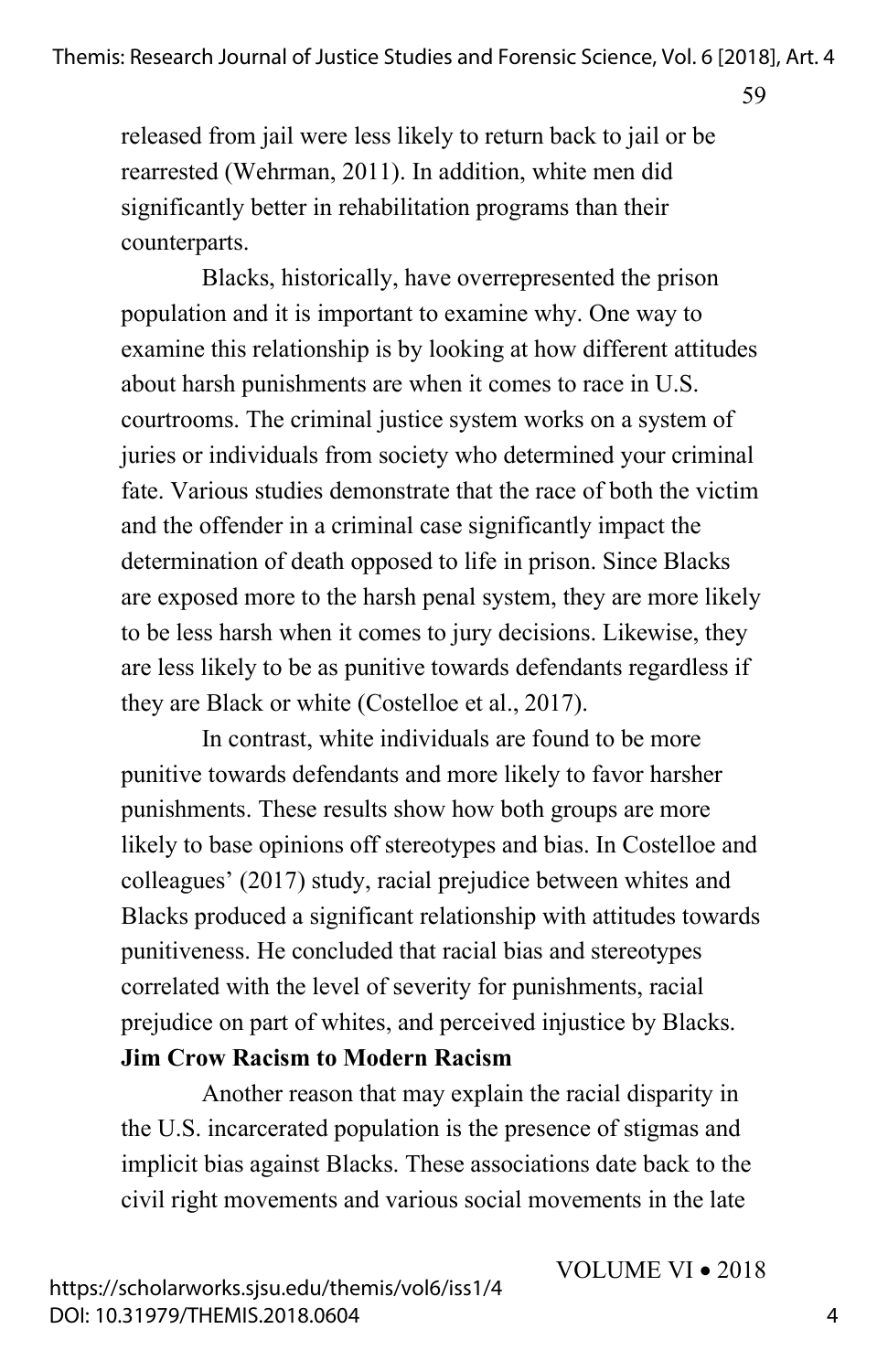1950s and through the 1990s. Various law enforcement officials and southern governors started developing harsh tactics and punishments in order to suppress several civil rights movements. Several, if not all, civil rights gatherings and protests were seen as criminal instead of political. Lawmakers in several states started to re-write and criminalize several actions like possessing certain types of weapons or public intoxication (Western & Pettit, 2010). Many of these policies were created primarily to target Blacks and minorities in an effort to suppress various social movements during this time. The media at the time also labeled social groups, such as the Black Panther Party, as criminals, thugs, and deviants.

Presidential candidates, like Barry Goldwater, even produced political ads exploiting the riots and crimes of Blacks in an attempt to lay the foundation for the "get tough on crime" movement. The War on Drugs campaign depicted many Blacks as drug dealers and crackheads. Most importantly, many of these policies during this era targeted low-income communities that were mostly Black. These types of videos, speeches, and rhetoric laid the foundation for stereotypes and prejudice against Blacks. Understanding this particular shift of view is crucial in understanding how mass incarceration occurred. Racism in the United States had now developed a face known as Laissez Faire racism or colorblind racism.

The shift in criminalizing Blacks is seen by Tuch and Martin (1997) as a shift from Jim Crow racism to Laissez Faire racism. This racism involves negatively stereotyping Blacks and blaming them for their own economic and social disparities. It also includes not making favorable policy in social conditions and institutions. In other words, society allowed Blacks to try to reach for opportunities, but the system is designed to make it

#### THEMIS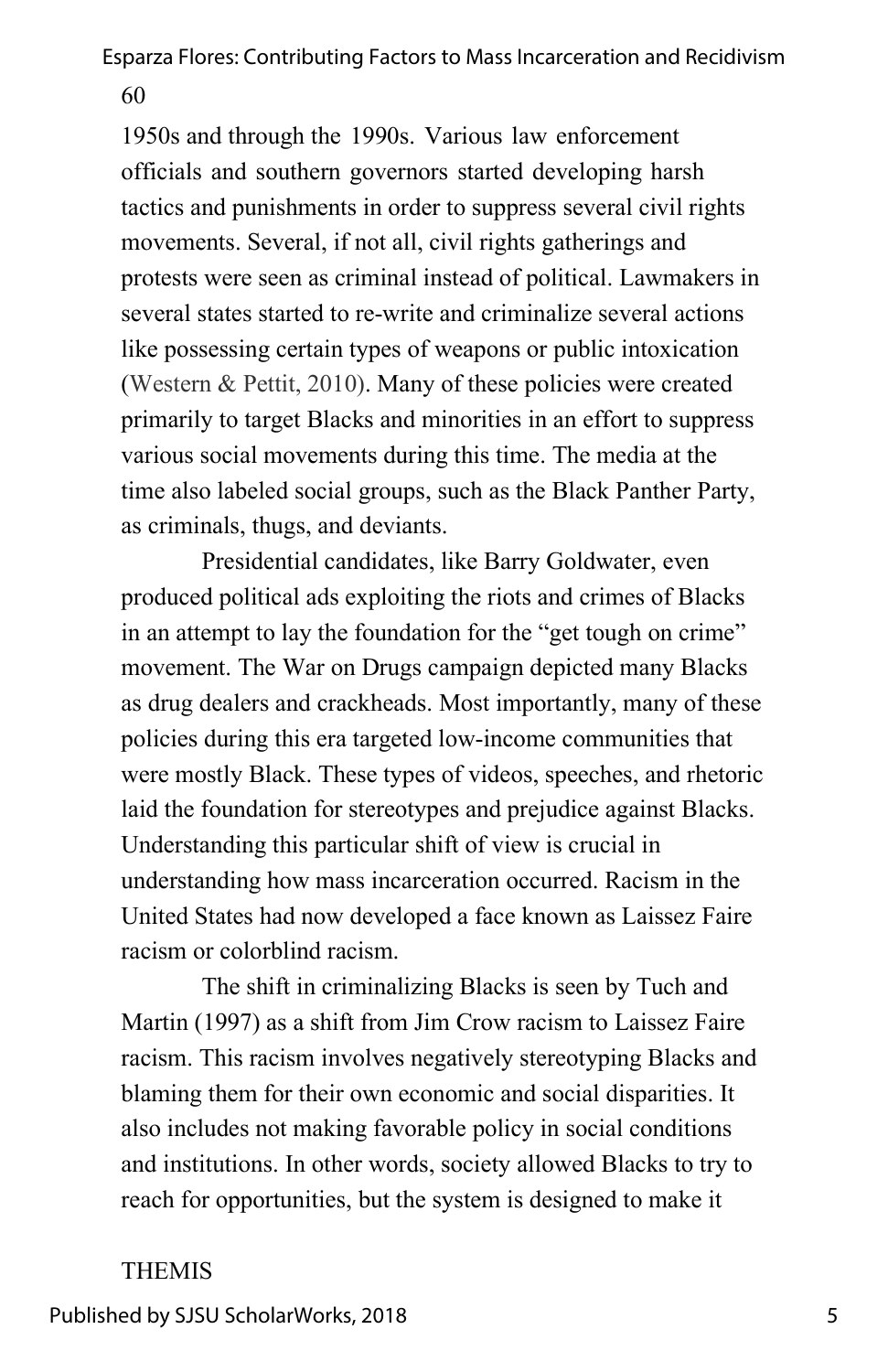61

extremely difficult for them to do so. One way in which society makes it more difficult is by developing policies and laws like "tough on crime" tactics aimed to reduce crime. Furthermore, this racism has caused the development of several "colorblind" laws that target minority populations indirectly.

An example of this can be seen in Schlesinger's (2008) study in which he argues that mandatory terms and sentencing enhancements has led to mass racialized incarceration. A significant portion of the studies focused on sentencing and downwards departure. Downward departure is when the sentencing judge can impose a lower sentence than the statutory minimum based on factors such as mental capacity, immaturity, or criminal role. This makes the crime less serious than the general crime listed in the original sentencing guidelines. Studies found that court actors in southern states such as Florida, are more likely to favor whites over Blacks when it comes to habitual offender sentencing even when the legal characteristics are similar. Correspondingly, whites were most likely to benefit from downward departures than Blacks and Hispanics (Engen et al., 2003). Blacks are also more likely to be convicted for all drug offenses while whites are not (Schlesinger, 2008). Overall, these conclusions notably aid in supporting that there is a significant relationship between race and mass incarceration.

#### **Socioeconomic Disparities and Incarceration**

Another significant factor that needs to be addressed is the socioeconomic disparities that are present in the incarceration system and its effects on first offenders and recidivism. Several studies have shown that race also plays a factor when it comes to socioeconomic status and the likelihood of incarceration and the recidivism rate. For example, Black men throughout history have notably been measured to have a significant wage differences in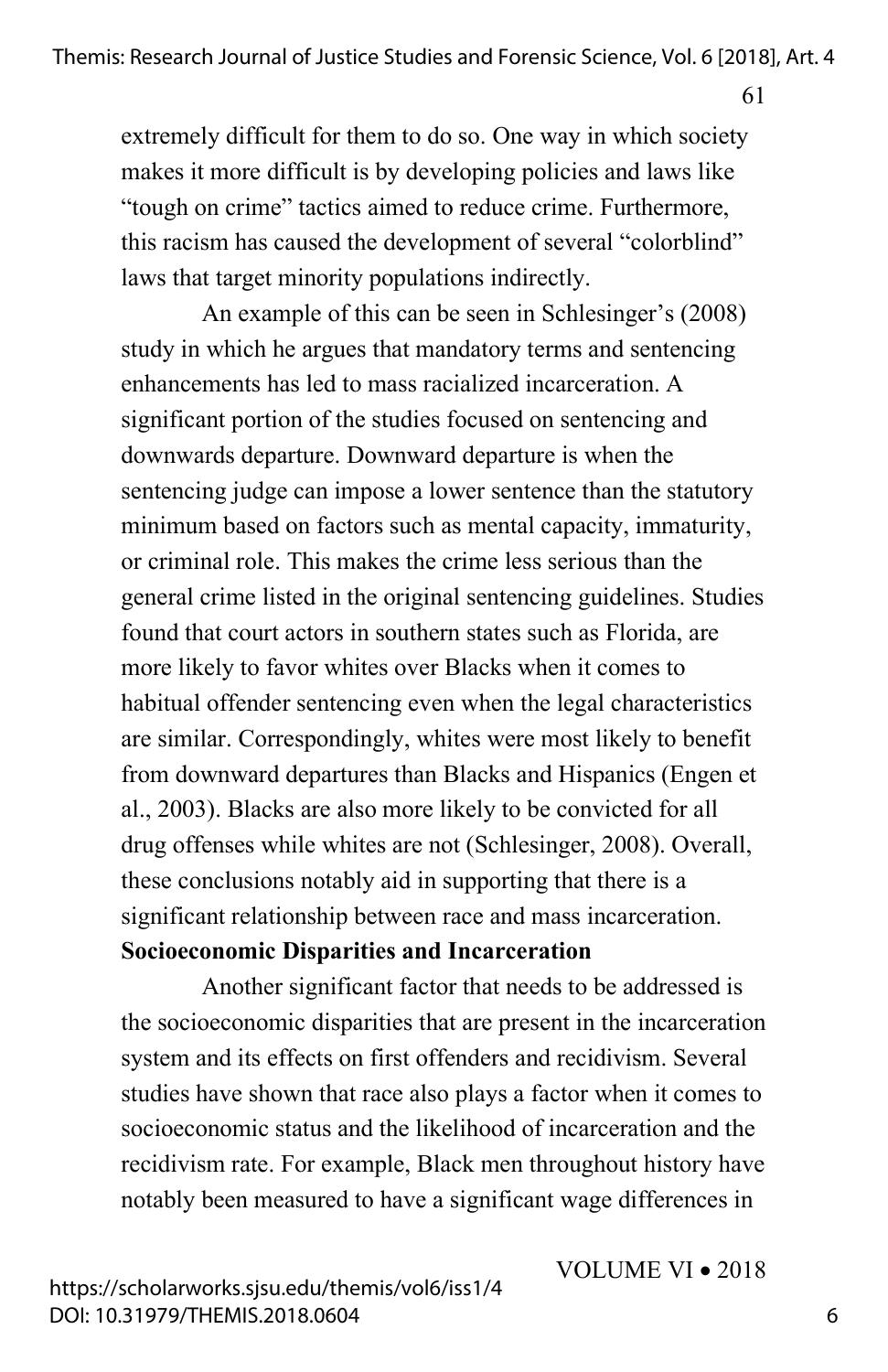62

the labor force to white men since the 1950s (Western & Pettit, 2005). Factors like labor and wage, neighborhood, and education differences have a significant impact on predicting incarceration and recidivism.

Mass incarceration has significantly affected the opportunity for employment for several first time and repeat offenders, specifically Blacks. As the incarceration rate continued to rise, so did the unemployment rate in the United States. The relationship between the unemployment rate and prison growth can be interpreted in several different ways. Western's (2002) study argues that men with lower economic opportunities would most likely turn to crime as means of achieving what they want in life. This decision causes a disruption in their life course that will most likely land them in the prison system. Additionally, Western's study finds that poor Black men who enter the criminal justice system have a significantly higher chance of earning lower wages in the labor system (Western, 2002). This is most likely explained as a result of the stigma that attaches to those who are imprisoned for crimes. Employers are extremely hesitant in employing people with criminal records. Consequently, someone with a criminal record is less likely to be hired than someone without a criminal record. This is significant because it further decreases the opportunity for ex-offenders to reenter and resume their "life course" causes them to fall back into the prison system. Additionally, ex-offenders are returning to the same neighborhoods they came from, which can be an issue if employment opportunities are already limited.

Notably, a majority of incarcerated individuals are low skilled Black men, and this is reflected in wage disparities and rates of unemployment. Incarceration notably impacts the wage

#### THEMIS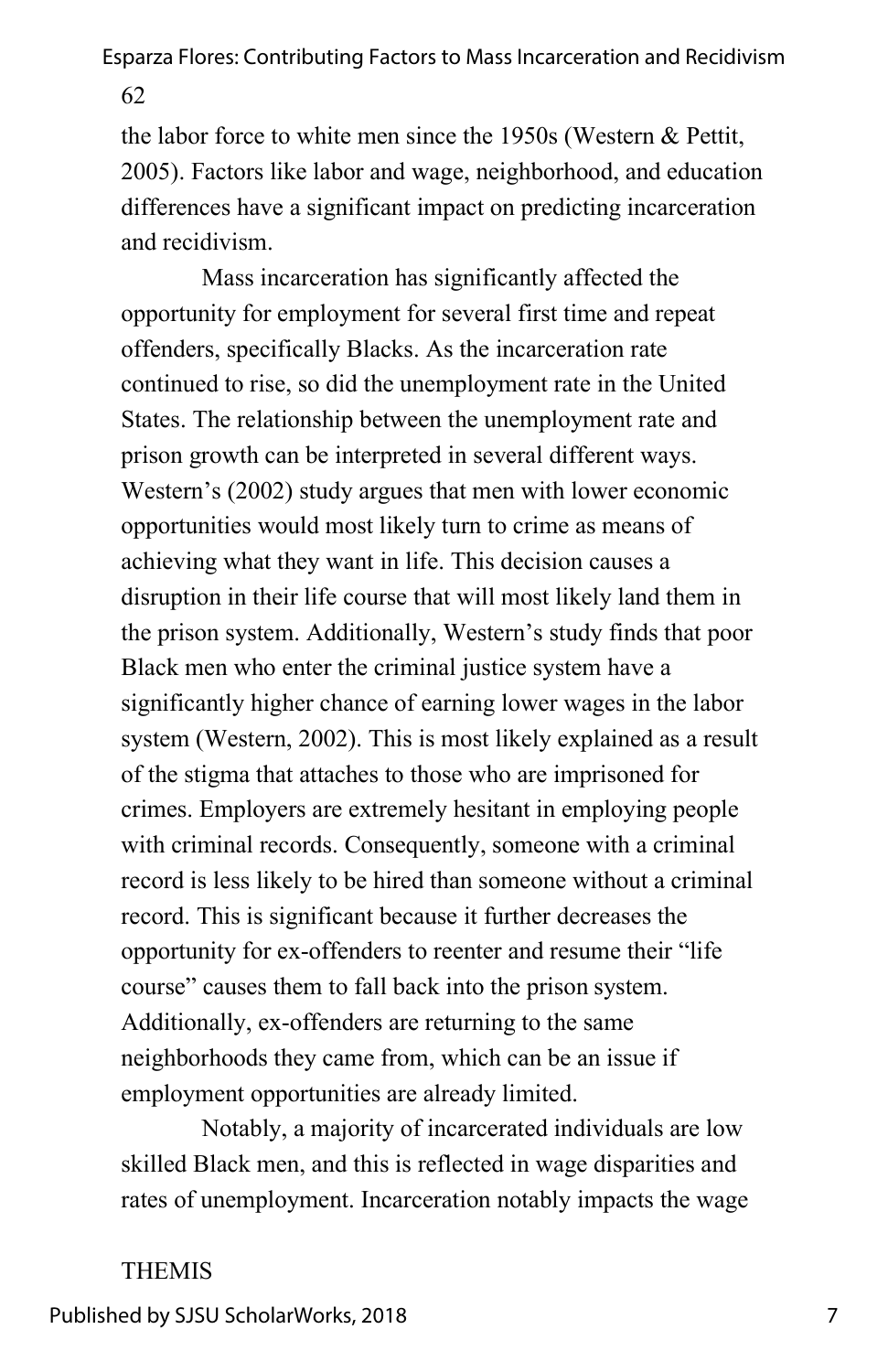growth at the individual level, increasing the wage inequality gap between whites and Blacks. Other studies, like Western and Pettit's (2010), argues that most parolees return to the prison system because they are largely uneducated, unskilled, and have low family support. Reversibly, these factors also correlate to the likelihood of them entering the criminal justice system. Incarceration also breaks down job skills that many may have had. Time in prison takes away time from employment and acquisition of labor skills (Western 2002). Since they cannot continue to advance their skills while in prison, several employers will be unwilling to invest in unskilled workers with criminal records, thus ex-offenders are bound to low wage bluecollar jobs and wages. Incarceration likelihood and recidivism play a significant role in the education of offenders.

**Neighborhoods and Incarceration/Recidivism Rates**

Neighborhood environmental context has been found to influence the behavior of those that reside in that neighborhood. The social organization of neighborhoods, specifically poor ones, have a significant impact on the level of crime and recidivism rate in that particular neighborhood. According to Kubrin and Stewart's (2006) study, when offenders are released back into their neighborhoods, they seek resources in their neighborhood to successfully integrate back into society; however, when that is not present the probability of them returning to the criminal justice system is significantly higher. Moreover, when individuals in neighborhoods have high rates of crime, poverty, and high social disorganization, the risk of youth falling into the criminal justice system also increases. Harris's (2010) study finds that Blacks who find themselves in these neighborhoods are at a higher risk to become incarcerated than whites

https://scholarworks.sjsu.edu/themis/vol6/iss1/4 DOI: 10.31979/THEMIS.2018.0604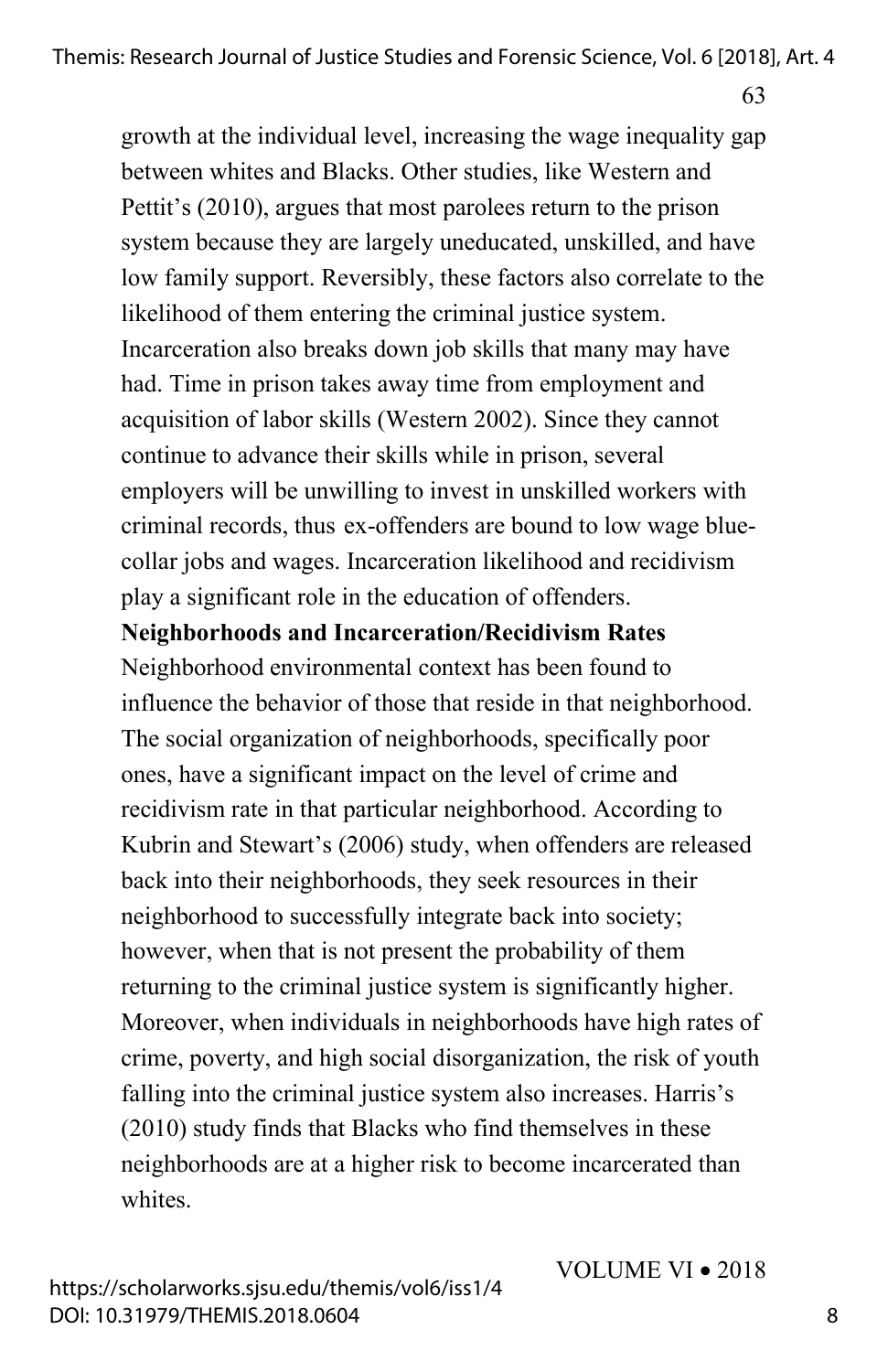64

In addition, socioeconomic disparities between Blacks and whites make it more difficult for Blacks to access resources once they are in the criminal justice system, making them susceptible to recidivism. Typically, offenders return to their neighborhoods with little to no money, the clothes on their back, and no employment. When they are returning to a neighborhood that has those same characteristics (high unemployment, poverty, etc.), there is a considerable likelihood of reoffending (Stahler et al., 2013). Overall, many studies show a significant relationship between mass incarceration and neighborhood environment. **Education and Incarceration/Recidivism Rate**

Education level plays a significant role in whether someone will enter the criminal justice system. Typically, individuals entering the criminal justice system are usually in their twenties; however, Black men remain at risk up to their thirties (Pettit & Western, 2004). In addition, of those entering prison for the first time, most are Black high-school dropouts or with little to no college education (Berg & Huebner, 2011). Most importantly to note, 30% of African-American men and nearly 60% of high school dropouts entered the incarceration system by 1999 (Pettit & Western, 2004). Black men were more likely to be found in prison than in the military service or at a college or university. Low education individuals are also most likely to engage in crime as well. This is because their set of labor and intellectual skills are not at the level that most employers seek, so their possibilities of employment significantly reduce. However, when it comes to race, uneducated young Black men are eight times more likely to go to prison than their white counterparts are (Andrews, 2010). Factors like education serve to show that the United States has a significant division in the lives of Black and white men.

## THEMIS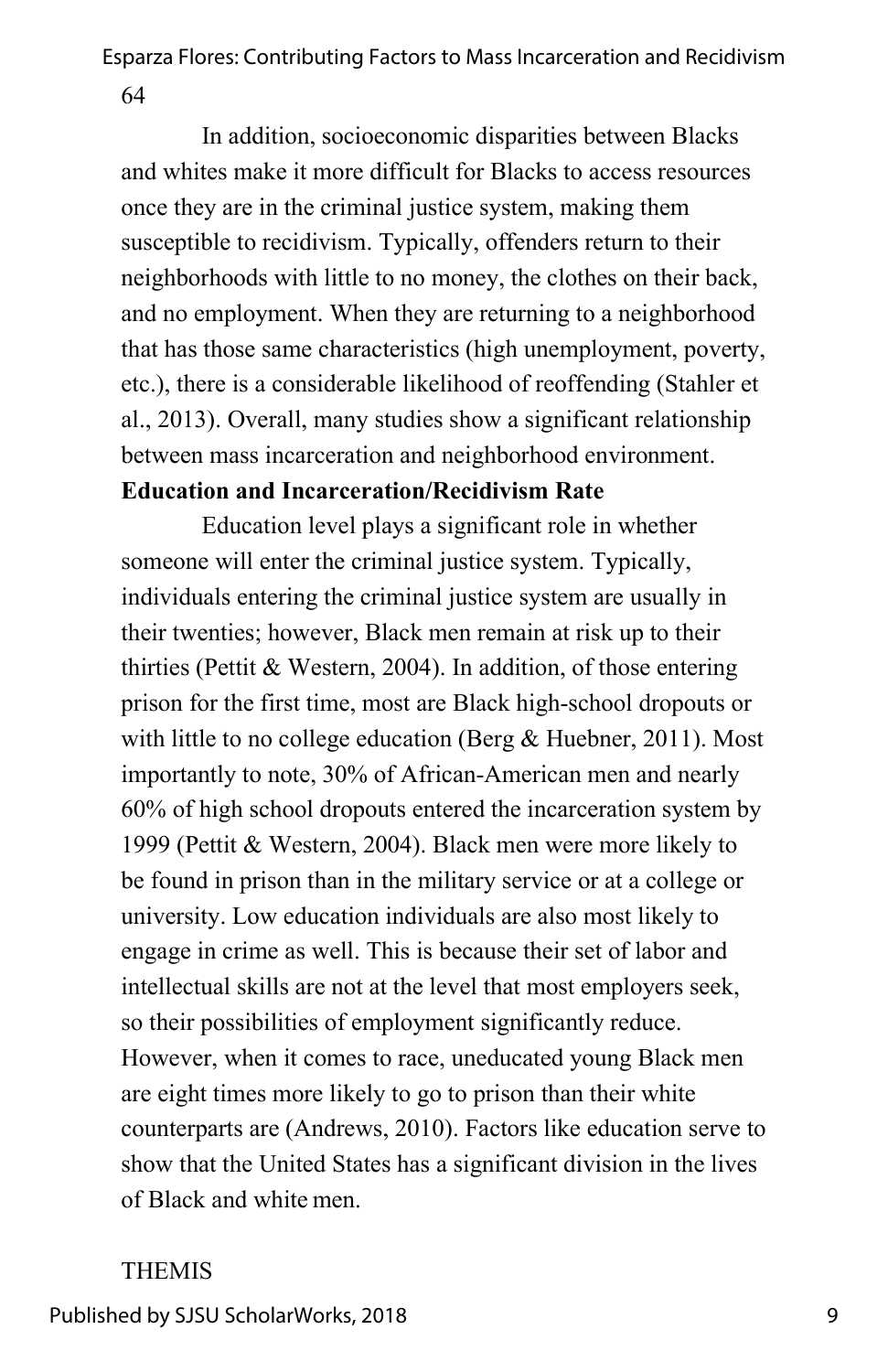65

#### **Policy Implication**

It is evident that there needs to be much needed change in to the criminal justice system of the United States. Poor Black men are being incarcerated at a disproportionate rate and many are being released, only to find themselves being reintegrated back in the criminal justice system. Many find that they do not have the necessary support, resources, or financial ways to be able to survive out in the real world (Phelps 2011). Many who have been incarcerated for years feel lost and confused since time had stopped when they were incarcerated. Now they have to reintegrate themselves into a society that is completely new to them. Many ex-offenders cannot hold down steady jobs and thus find themselves homeless or severely depressed to the point where they may commit suicide and often turn to bad habits like substance abuse. Former prison inmates have a higher risk for death particularly during the first two weeks (Binswanger et.al, 2007). Mentorship has been a huge success in many areas of society, whether it is work environments, schools, or after-school programs. Many have benefited from having someone to guide them through difficult times, and released prisoners are simply another group of individuals who are going through a difficult time.

One way to address the recidivism and incarceration rate is by creating a unified mentorship program in prisons called *Second Chance*, which mentors and aids released non-violent prisoners in reintegrating back into society. The goal of these programs will be to aid individuals in helping them become valuable members of society through mentorship and guidance. These programs would consist of parole officers and social workers who will dedicate themselves to teaching and mentoring a group of released men for the first year of their release. These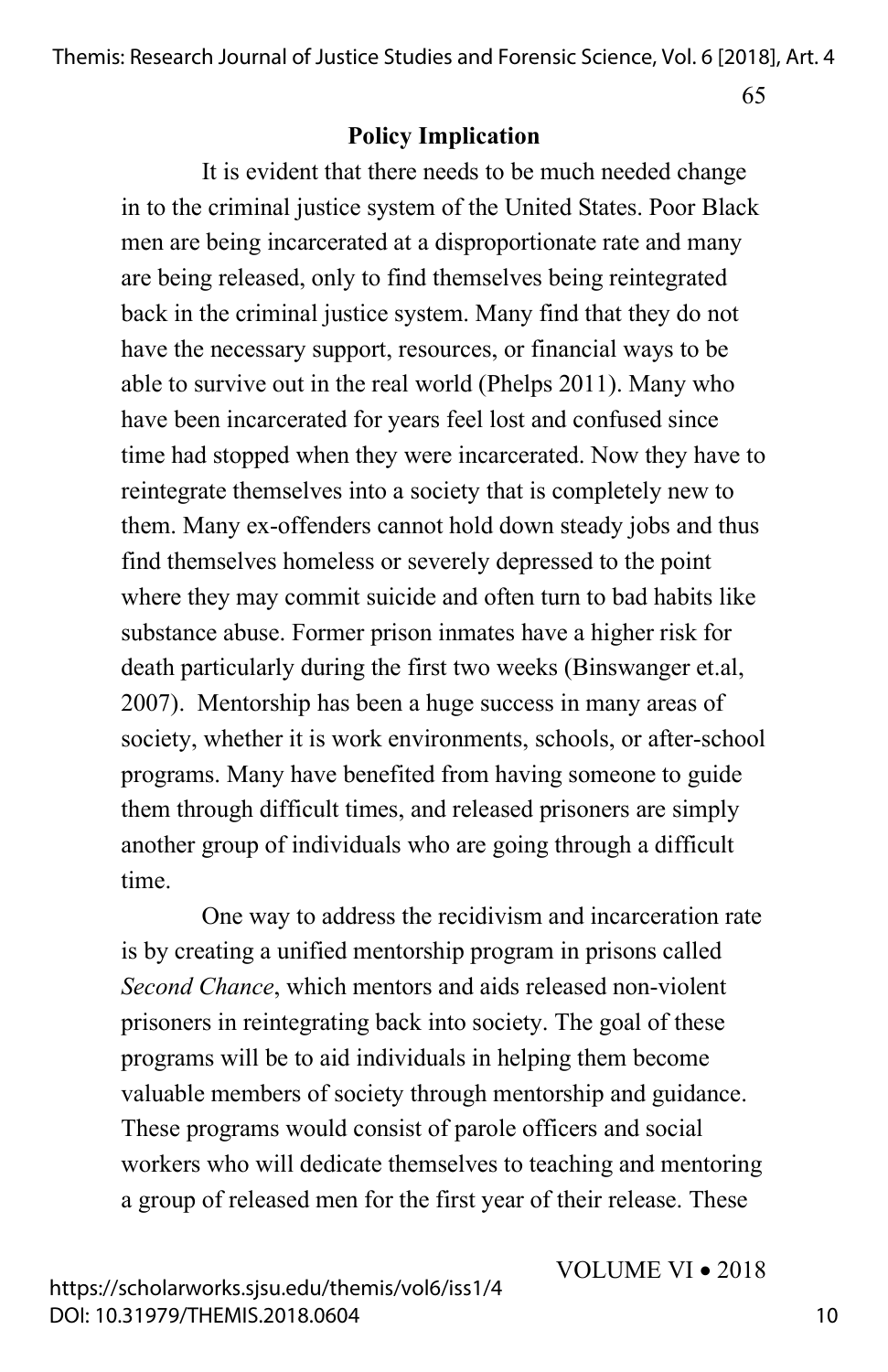66

individuals will focus on making sure their mentees are actively trying to search for jobs, attending rehabilitation (if needed), and not falling into trouble. Parole officers and social workers will help their mentees in searching for those things, along with giving them advice on life choices, educational goals, and work ambitions. Some significant changes to the parole system require a reallocation of funding rather than excess funding. In addition, various non- profit organizations who have already started their own type of reintegration program could help aid this cause. Parole and probation officers will no longer be controlling and exercising power over released prisoners, but instead will be providing them with the support system that they need. At the end of every year, prisons will provide a report to the United States Bureau of Justice that provides the percentage of recidivism within the program, if any, in order to measure the rate of success. Additionally these programs may serve as a revelation to many lawmakers as to who, racially and economically, makes up most of incarcerated individuals and hopefully may spark some intervention on the legislative side to address mass incarceration as a whole.

Society needs to understand that the criminal justice system is broken and needs improvement in several areas, specifically on reentry into society after release. Without addressing the integration of offenders, crime will continue in neighborhoods and the incarceration rate will continue to increase. Many of the prisoners being released back into society are non-violent offenders who have been incarcerated for years. Many do not know what an iPhone is or what most of technology is, so they feel like they were left back in time while the whole world continued to move forward. Some of them were incarcerated at a young age, so they do not have the same life

#### THEMIS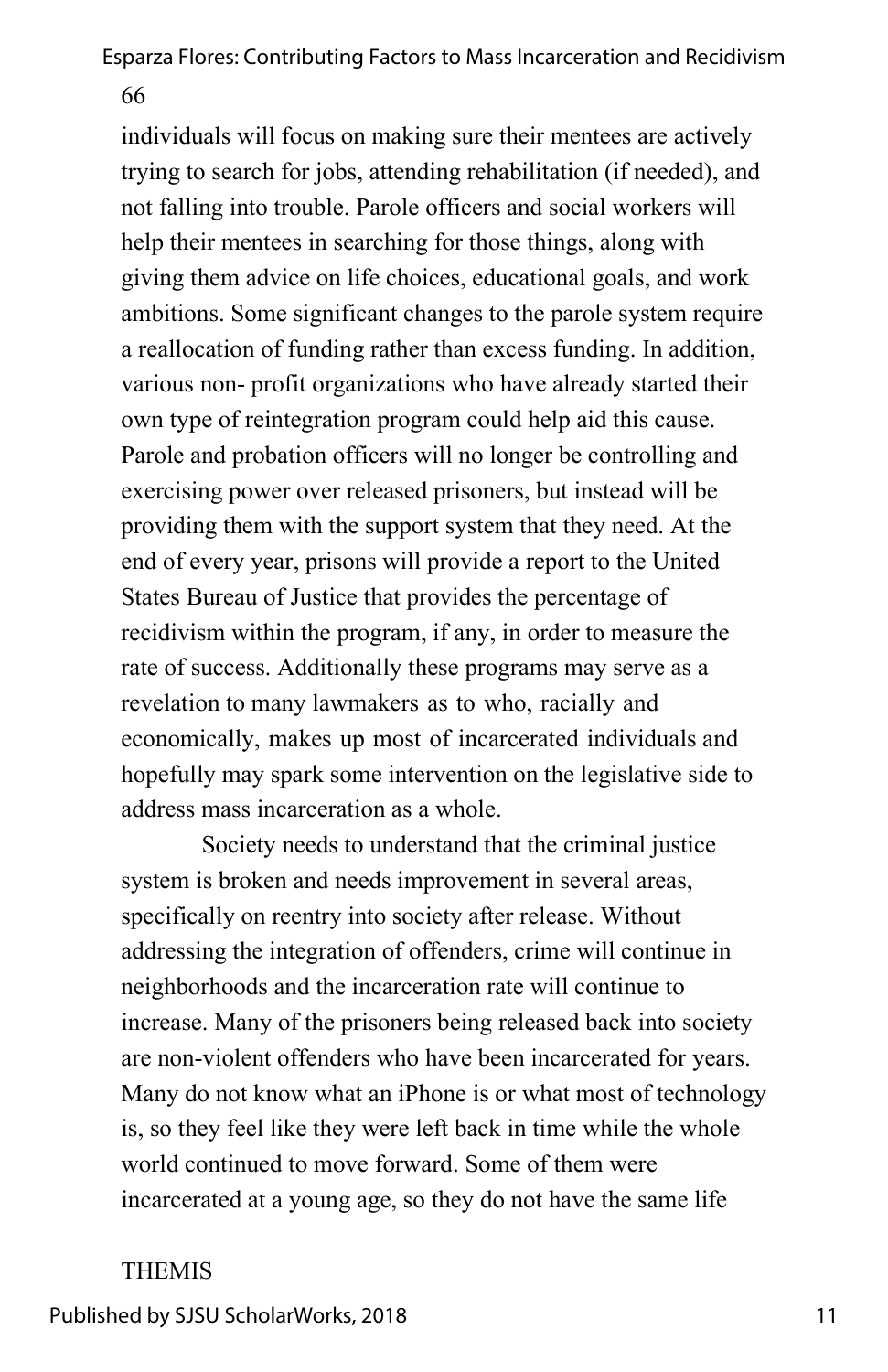67

course as a regular citizen. These individuals do not know how to have or manage bank accounts, use a credit card, or even know how to pay basic bills. Of course, these individuals committed acts that were deviant to our society, but it is imperative that society sees the lesser of the two evils. Aiding in reintegration, will lead to positive reinforcement to released prisoners, which in return will help society become a better and safer place.

#### **Conclusion**

Overall, the incarceration system has significantly affected and disadvantaged several Blacks. Throughout history, it is evident that the criminal justice system has been specifically punitive against poor uneducated minorities. Although the incarceration rate has lowered in some states, many other states still have severe rates of incarceration rates and even higher rates of recidivism. Racial and economic disparities have played a significant role in the makeup of the prison population and the rate of recidivism. Society and the government system need to consider how mass incarceration has affected the U.S. economy, census, and elections. Many individuals who have a criminal record are stripped from several services that could have aided them in reintegrating once they were released from prison.

Many prisoners and ex-offenders are being shunned away from society, which only leads them to continue on their path for criminal behavior. Programs that aim to eliminate stigma on race, gender, and status should become a vital issue when dealing with reintegration. Mentorship and guidance by trained individuals can help many displaced ex-offenders find their path in life. Not only that, but law enforcement tactics and policies need to be revised in order to better aid these programs and make them more successful. By addressing these issues,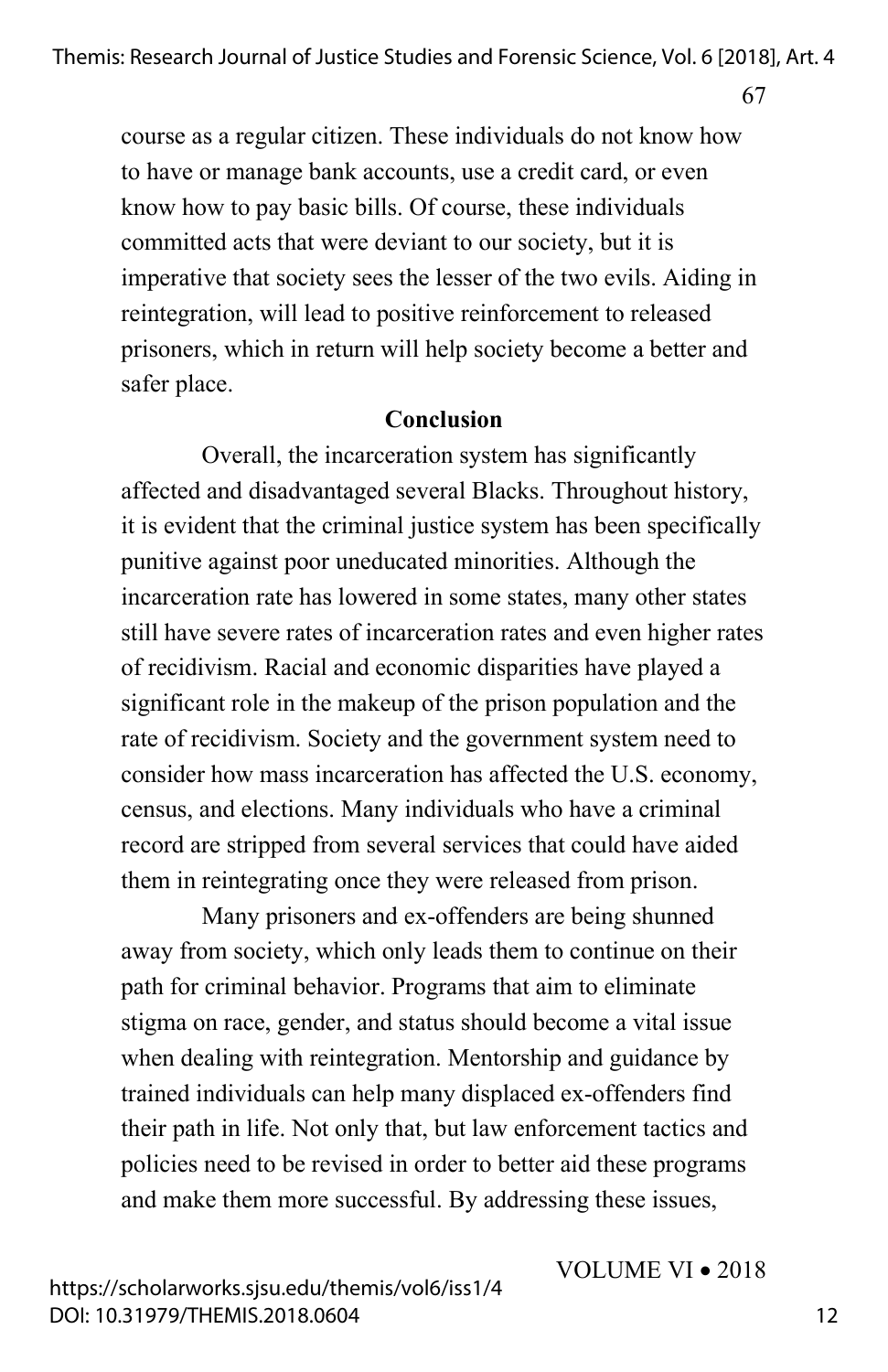68

society can finally begin to bring change to our criminal justice system.

## **References**

- Andrews, R. J. (2010). Comments on black Americans in the 21st century: Should we be optimistic or concerned?". *The Review of Black Political Economy, 37*(3-4), 253- 255.
- Berg, M. T., & Huebner, B. M. (2011). Reentry and the ties that bind: An examination of social ties, employment, and recidivism. *Justice Quarterly, 28*(2), 382-410.
- Binswanger, I. A., Stern, M. F., Deyo, R. A., Heagerty, P. J., Cheadle, A., Elmore, J. G., & Koepsell, T. D. (2007). Release from prison — a high risk of death for former inmates. *New England Journal of Medicine, 356*(5), 157- 165.
- Costelloe, M. T., Chiricos, T., & Gertz, M. (2009). Punitive attitudes toward criminals: Exploring the relevance of crime salience and economic insecurity. *Punishment & Society, 11*(1), 25-49.
- Engen, R. L., Gainey, R. R., Crutchfield, R. D., & Weis, J. G. (2003). Discretion and disparity under sentencing guidelines: The role of departures and structured sentencing alternatives. *Criminology*, 41(1), 99-130.
- Harris, A. L. (2010). The economic and educational state of black Americans in the 21st century: Should we be optimistic or concerned? *The Review of Black Political Economy, 37*(3-4), 241-252.

## THEMIS